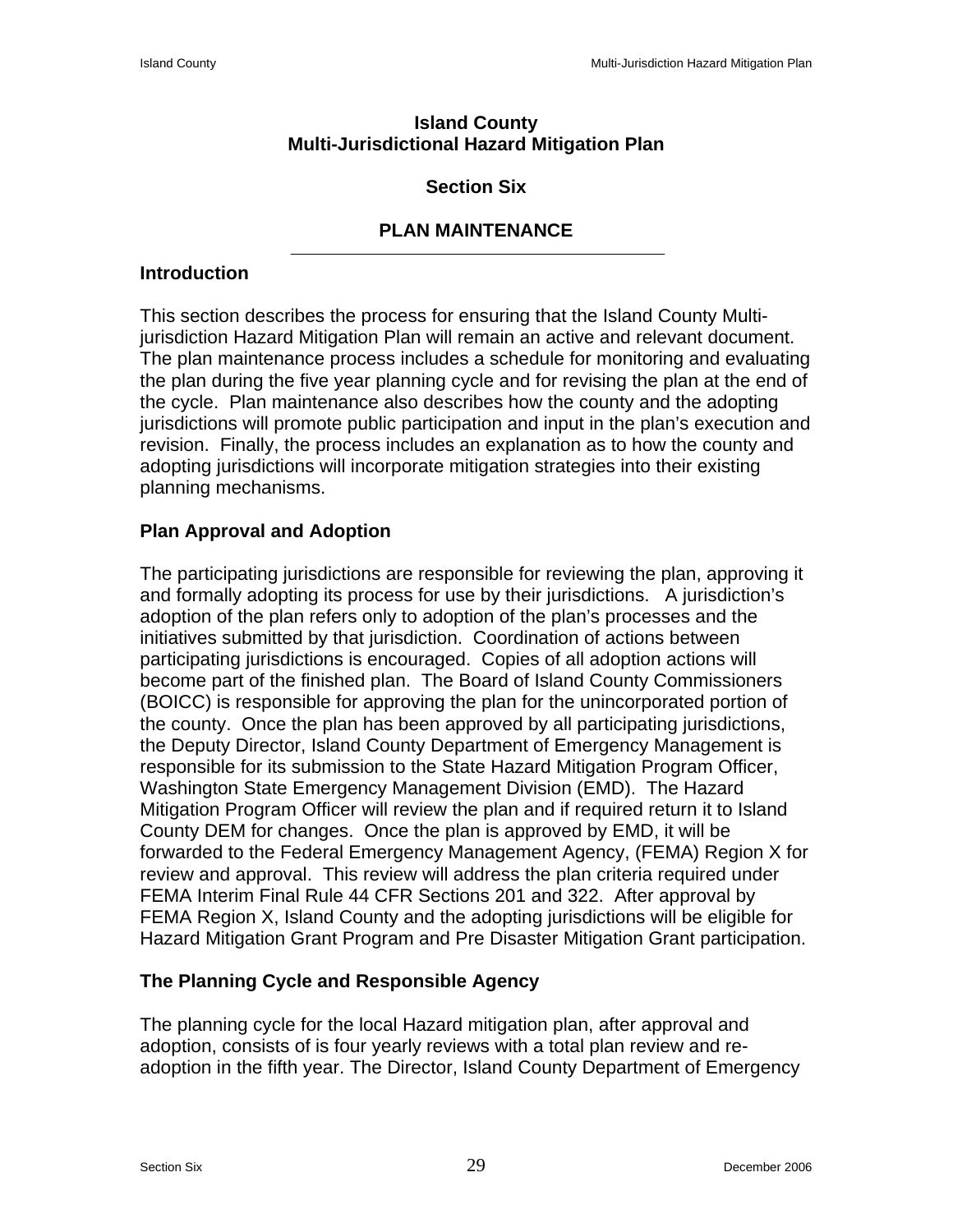Management will have the primary responsibility for scheduling the four annual reviews and fifth year total review of the plan.

Annual plan reviews will consider requests to join the plan, changes to mitigation initiatives, and progress toward the plan goals. This should also be an opportunity to request new public comment, reassessment of current mitigation initiatives, and the collection of new issues and ideas. In the fifth year, DEM will initiate a total review of the plan by all participating agencies and jurisdictions. With the plan being resubmitted to EMD for approval. Public participation and input will be an integral part of this review.

#### **Plan Integration into Existing and new Policy and Programs**

#### Planning and Community Development

Island County addresses planning goals and legislative requirements through its Comprehensive Land Use Plan, county and city adoption of the International Building Code, national fire codes, and other policies with mitigation components. The Multi-Jurisdictional Hazard Mitigation Plan provides a series of recommendations, which in many cases are directly related to the goals, and objectives of existing planning programs. Since much of the work required to implement the plan's mitigation initiatives will be done in other programs and venues, mitigation program success will depend on mitigation program inclusion in established programs and forums.

The work of the Department of Planning and Community Development, the Island County Planning Commission and other forums is directly related to the mitigation plan. The Department of Planning and Community Development already has an active record of mitigation planning and policy. Plan effectiveness will be directly related to their continued support and policy promotion. Additionally, the various planning committees and public meetings that Planning and Community Development hosts over the course of a year are ideal for continued emphasis of the initiatives of the mitigation plan. Perhaps no other department in the county will be as important for the success of this effort.

#### Department of Emergency Management

Mitigation is the first phase of the emergency management process (mitigation, preparation, response, and recovery) followed by the Island County Department of Emergency Management (DEM). The logical outgrowth of this fact is that DEM should consider mitigation first during hazard analysis, risk assessment, and before detailed planning. Integration of the mitigation plan initiatives into DEM programs is a primary factor in mitigation plan visibility. However, the continued processing of mitigation initiatives will require the support of everyone.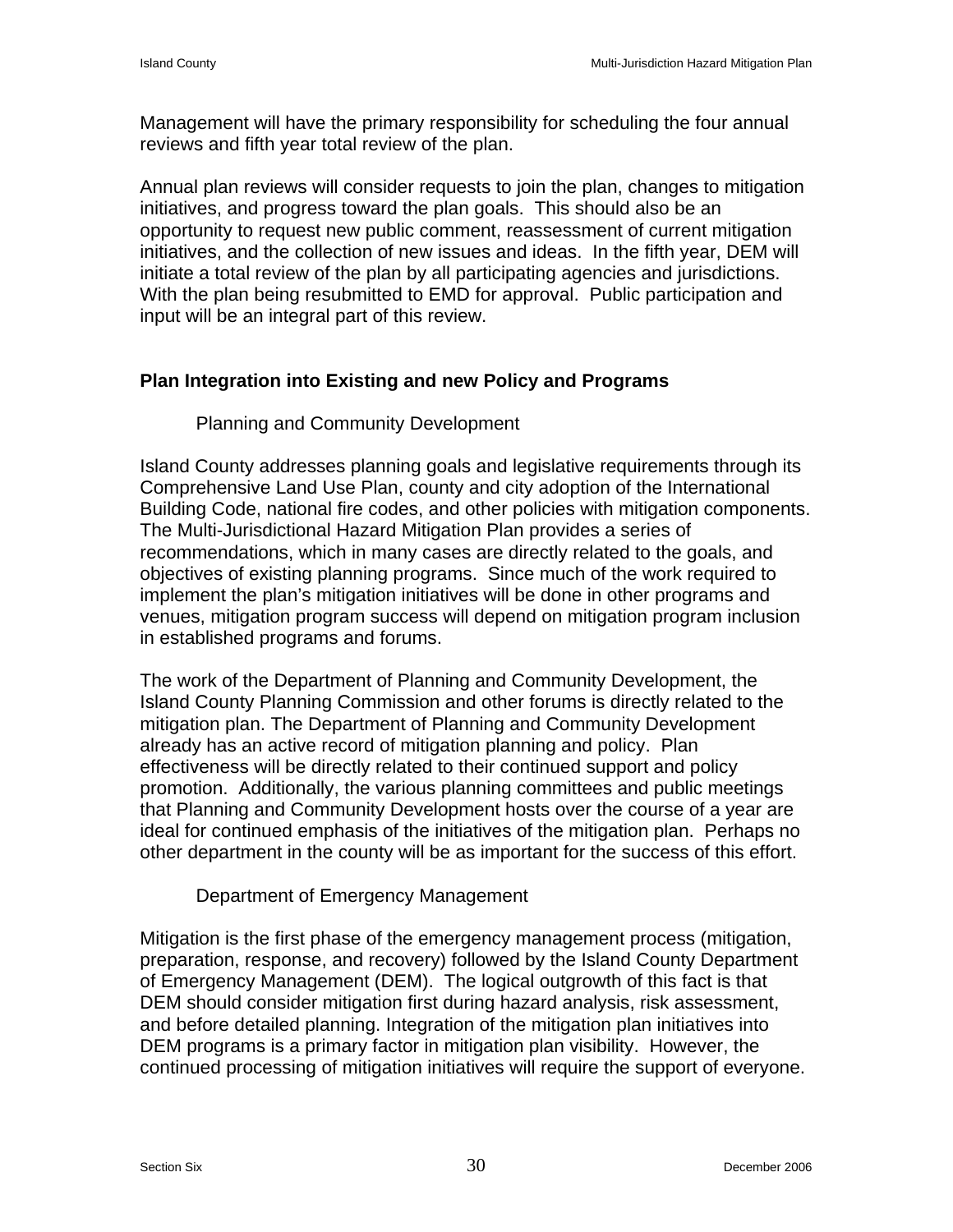## Jurisdictions, Special Tax districts, Private Not-for-Profit Organizations

Island County is fortunate to have towns, special taxing districts, and private notfor-profit organizations that possess an active mitigation posture as evidenced in their policies and programs. Their participation in the mitigation plan will support the prioritization of scarce funding, support continued progress on identified mitigation issues, and support information and idea sharing among participants. It should be the goal of all plan participants to actively pursue mitigation projects and ensure that all available funding sources are examined.

#### Adoption of this Plan by Participating Island County Jurisdictions

This plan was written to satisfy the needs of unincorporated Island County and the listed participating jurisdictions. There are a number of other junior or special taxing districts and private not for profit private organizations that may qualify for mitigation grant program funding. These include fire districts, sewer districts, dike and drainage districts, school districts, some water associations, and others. The process for including these jurisdictions in the Island County plan is contained in Appendix I. As a minimum, each participating organization will formally adopt the plan in accordance with its governing rules and procedures. The formal adoption documents will be included in the plan.

## *Continued Public Involvement*

The research to complete this plan made it clear that numerous opportunities to involve the public in the mitigation planning process already exist. In most cases, the charters of existing boards and committees provide for public support to the mitigation planning process. The inclusion of mitigation related topics and issues on official agendas would extend the forum for public comment without establishing new committees. The leadership of the existing boards and committees will have to be approached to promote mitigation planning as part of their normal work.

Aside from the printed copies of this plan in the public record, a copy of the plan and any proposed or approved changes will be posted to the DEM web pages. The web page will provide another opportunity for the public or other interested parties to leave concerns, comments, and suggestions. Public meetings will also be scheduled and announced in the media as part of the annual and end of cycle plan reviews.